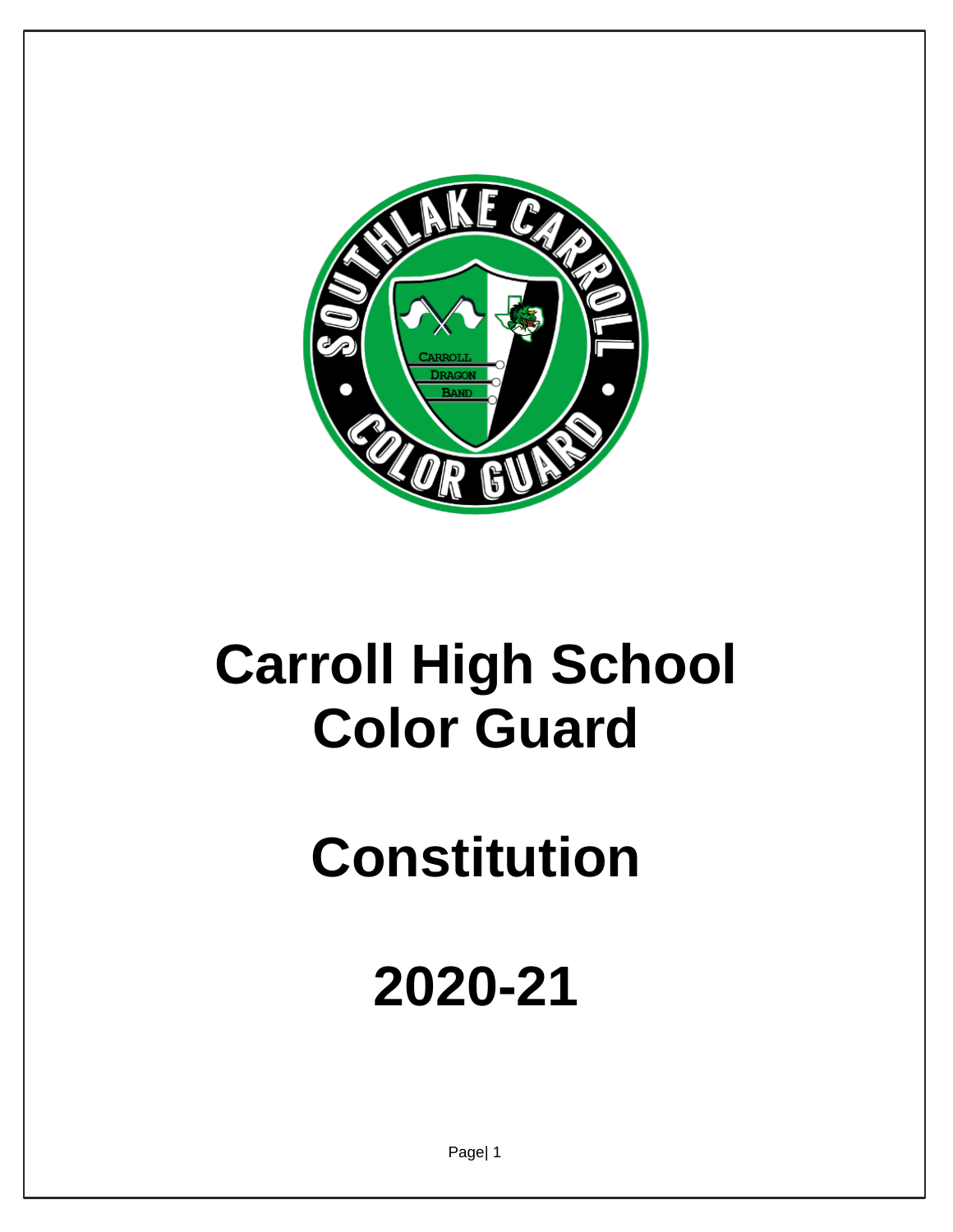## **Carroll High School and Carroll Senior High School COLOR GUARD CONSTITUTION 2020-21**

This constitution is designed to serve as a set of general guidelines for administrators, sponsors, parents/guardians, and student Color Guard members. The purpose of the constitution is to communicate these guidelines in order to help the members of the Carroll ISD Color Guard Program be the best possible representatives for their school. Good judgment and common sense will be used when events are not covered in the constitution. The interpretation of all articles in this constitution is the responsibility of the sponsor and administrator(s). Any changes in this constitution will be communicated in writing to all color guard members and their parent/guardian prior to going into effect.

#### **ARTICLE I - PURPOSE**

The purpose of the CHS Junior Varsity and CSHS Varsity Color Guard is to act as an ambassador of Carroll ISD through such activities as Pep Rallies, Football Games, Competitions, Parades, and other school-related performances or appearances. They are a fully functioning component of the Carroll Dragon Band and have the task of being positive role models in their community at all times.

#### **ARTICLE II – MEMBERSHIP & COMMITMENT**

Prior to seeking membership on the team, students must understand that selfdiscipline, self-confidence and dedication are necessary on and off the field. Members will be expected to participate in every guard activity. **Employment, homework, discretionary tutorials, and serving detention or other forms of student discipline are not acceptable excuses for missing an activity.** Students who are members of the CHS/CSHS Color Guard must attend assigned Carroll ISD events if there is a scheduling conflict with other club activities.

Color Guard members are required to participate in any and all activities as referred to in this document. Example activities include:

- games
- performances
- fundraisers
- competitions

• practices

camps

- decorating • sign-making events
- other organized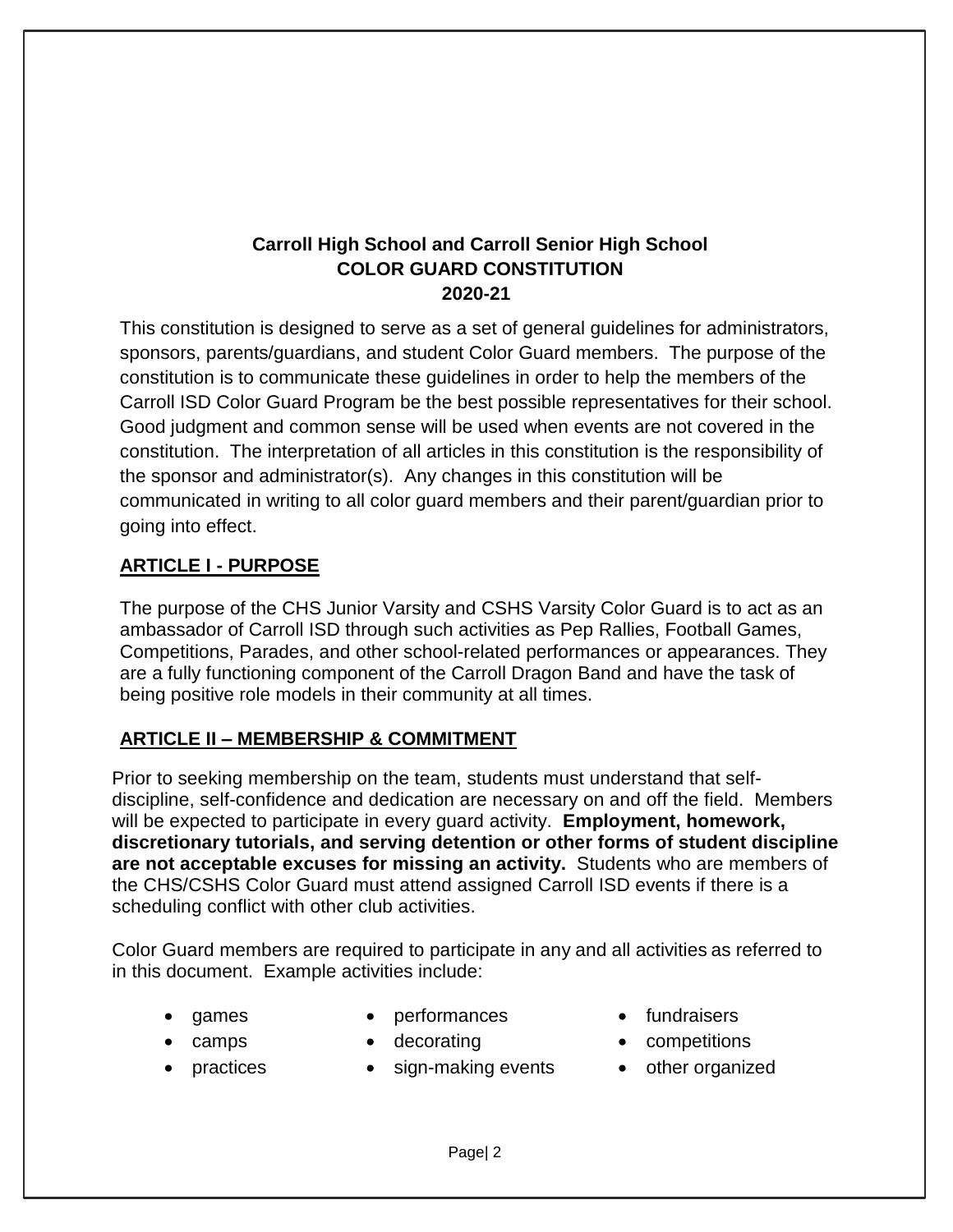- social events playoffs
	-
- parades

• playoffs events assigned by the sponsor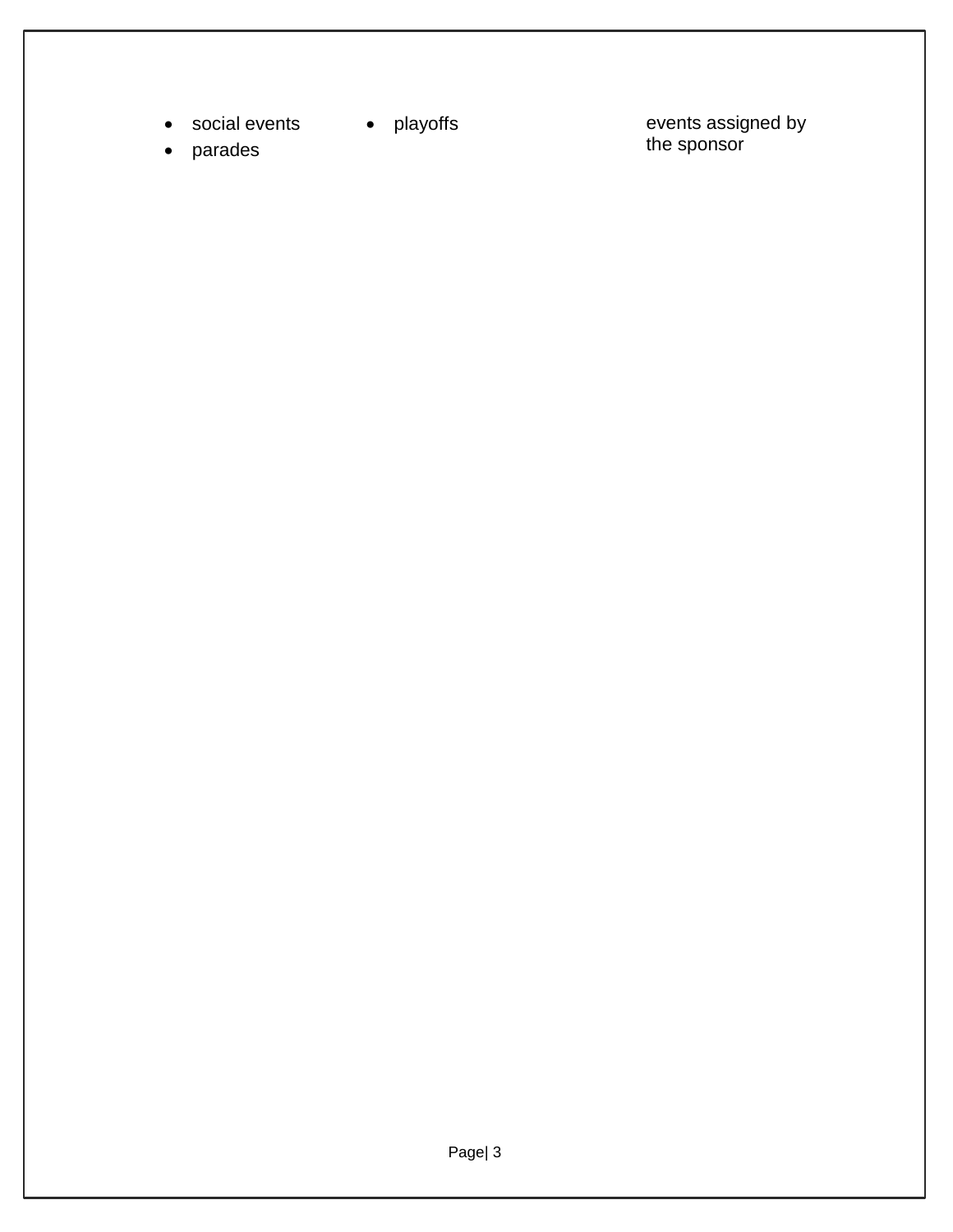These activities may include events on school nights and weekends.

All members of the team must be enrolled in the required class effective post auditions. Those new to guard would need to replace an elective to enroll in the class which may cause a rearrangement of schedule. To remain as an active member of the team, a member must maintain a passing grade in each class (as defined by no-pass/no-play guidelines outlined for UIL participation), maintain minimum level of Color Guard skills and performance (specifically the ability exhibited at auditions and required for the show), and follow all guidelines established in the constitution and code of conduct as well as any verbal directives given by the sponsor. Members must exhibit and maintain a satisfactory conduct grade at all times during the school year.

If a member chooses to quit the team, he/she will be required to drop the Color Guard class immediately. Once a member chooses to quit the team, he/she will not be granted membership again for one team year. A team year is defined as the time period from 'audition to audition.' Example: Student chooses to quit during spring semester of their freshman year. They are not permitted to join the team until they attend try-outs for their junior year.

## **ARTICLE III - GENERAL OPERATING PHILOSOPHY**

A Color Guard team is only as good as its members and organization. Color Guard members will set a good example for their peers and community. Color Guard members will display the following characteristics on and off the field:

- Work (and practice) diligently
- Be honest, truthful, and kind
- Be excellent role models
- Positive school spirit
- Good sportsmanship
- Positive attitudes toward one another and the Carroll ISD Band and Guard Program

## **ARTICLE IV - PARENT COMMITMENT**

Parent/guardian commitment and involvement are vital to the success of each Color Guard member and the team. It will be a parent(s)/guardian(s) responsibility to help in various activities when deemed necessary. This includes involvement and participation in any and all activities.

Prior to auditions, each Color Guard team member must submit the following documents requiring his/her parent/guardian to permit him/her to participate in all Color Guard activities: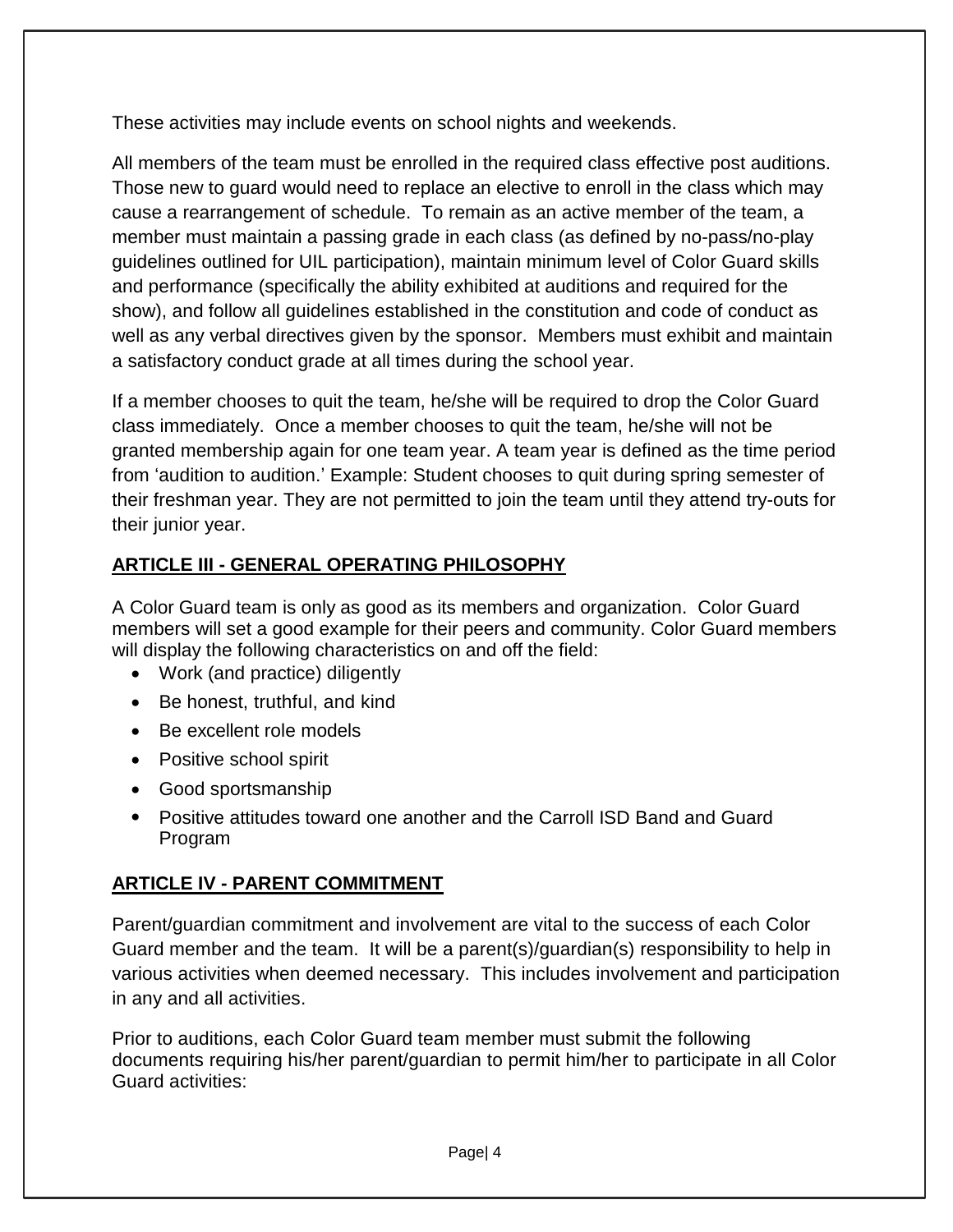- Agreement of Compliance/Statement of intent
- A signed medical release form
- Signature acknowledgement and acceptance of Band and Guard Handbook
- A signed Standards for CISD Extracurricular Activities Discipline Policy **Statement**

In addition, parents must be willing to make the monetary commitment necessary to fulfill obligations related to the duties and responsibilities associated with being a member of the team. Payment plans may be set up or certain fees may be waived if a student qualifies for free or reduced lunch.

## **ARTICLE V - MORAL AND ETHICAL EXPECTATIONS**

Certain standards and expectations are necessary for the integrity and reputation of the Color Guard in the CISD. Color Guard members should be leaders within their school and set a good example at all times. Color Guard members are expected to have and maintain a character above reproach and to exhibit personal appearance and habits that will reflect a positive image. The Color Guard is constantly representing the school before the public; they are to abide by the Band and Guard code of conduct.

These expectations apply at all times, not only when present at school functions. All infractions shall be subject to disciplinary action as outlined in the Standards for CISD Extracurricular Activities and in the Student Code of Conduct. Guard members must never put themselves in a compromising position. If others around the member are not acknowledging the proper social or moral standards and values outlined in these expectations, the guard member will be expected to remove herself/himself from the situation immediately.

## **ARTICLE VI - AUDITION PROCEDURES**

Candidates must meet all UIL and CISD Board policies and the following requirements:

- Each member must be enrolled in a Carroll ISD school at the time of auditions.
- At least one parent or guardian must attend the start of season meeting. (June/July/August)
- All candidates must have a signed Agreement of Compliance*,* medical release, and Standards for CISD Extracurricular Activities Discipline Policy Statement, and Signature acknowledgement and acceptance of Band and Guard Handbook on file prior to the June Camp to be eligible to try out for the Carroll ISD Guard Program.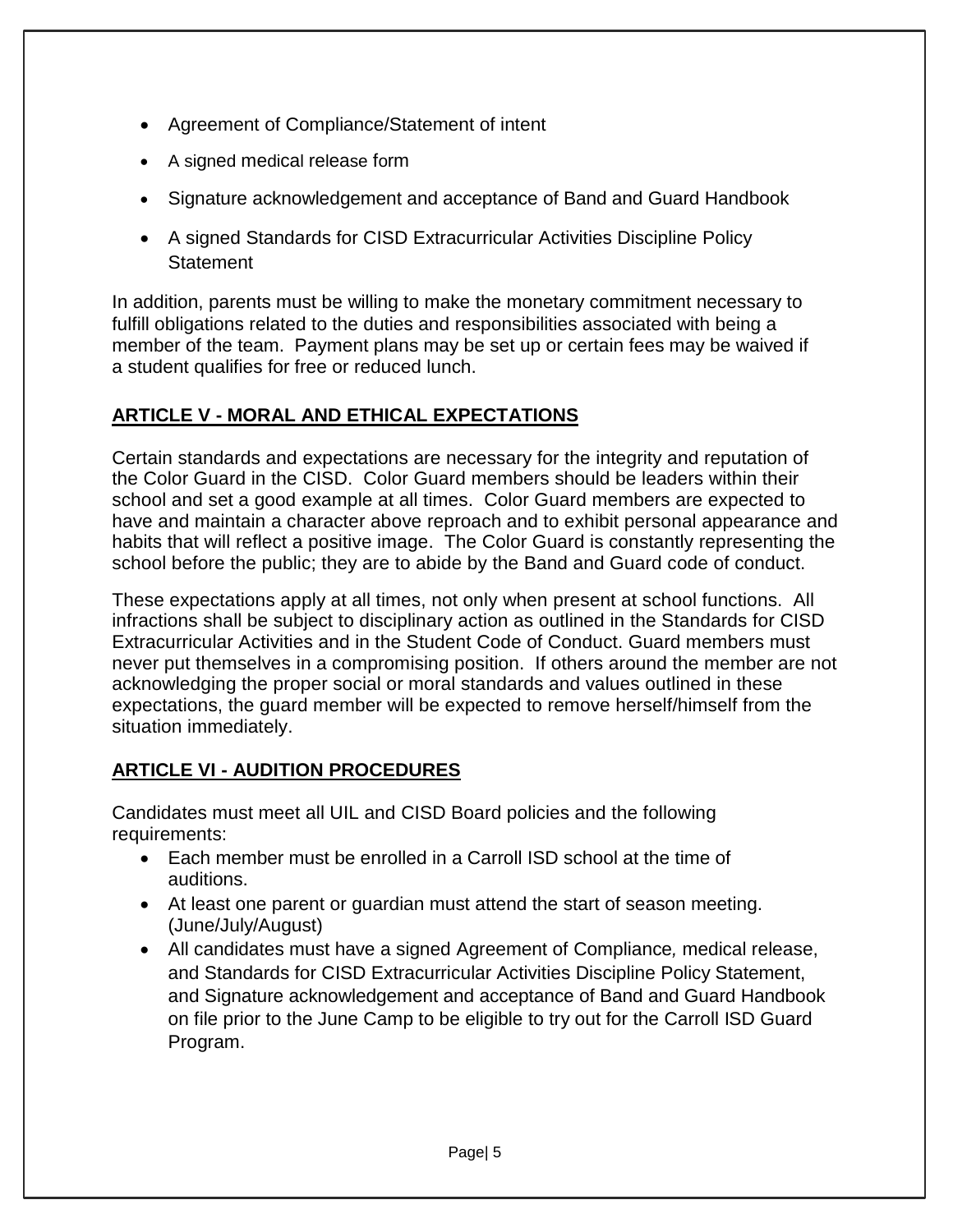Each candidate must be in good financial standing with the Carroll ISD Band and Guard Program.

There will not be a set maximum for how many members are on each team. Varsity candidates who do not make the Varsity team may elect to be on the JV team if they meet the JV minimum score.

Current members have the opportunity to be exempt from a large portion of the audition procedures. If they meet the following requirements, they are not required to attend the official audition process. Requirements include:

#### For Fall Audition:

- 1. The candidate must have completed a full year of Color Guard for the current school year. Fall and spring semester.
- 2. The candidate has not failed a class for a grading period, semester, or year during the current term.
- 3. The candidate is in good financial standing with the Dragon Band and Guard Program.

#### For Spring Audition

- 1. Varsity- A student that has completed two years of Varsity Winter Guard consecutively can rejoin the Varsity team without going through the formal audition.
- 2. JV- A student that has completed one year of JV Winter Guard, can rejoin the JV Winter Guard team without going through the formal audition.
- 3. If a JV member wants to be on the Varsity team, they will need to go through the audition process.

#### Winter Guard Selection Process

- 1. There will be one audition conducted to select the Varsity and Junior Varsity Guard. A clinic will be held prior to the audition. Candidates will be taught the routines on which they will be judged. Returning members who wish to remain on their current team do not have to audition again unless the candidate has more than 10 demerits from the current school year from previous audition. The Varsity and Junior Varsity teams will be determined by the candidate's score.
- 1. There will be a panel of judges, from outside Carroll ISD. Candidates will be ranked by total score.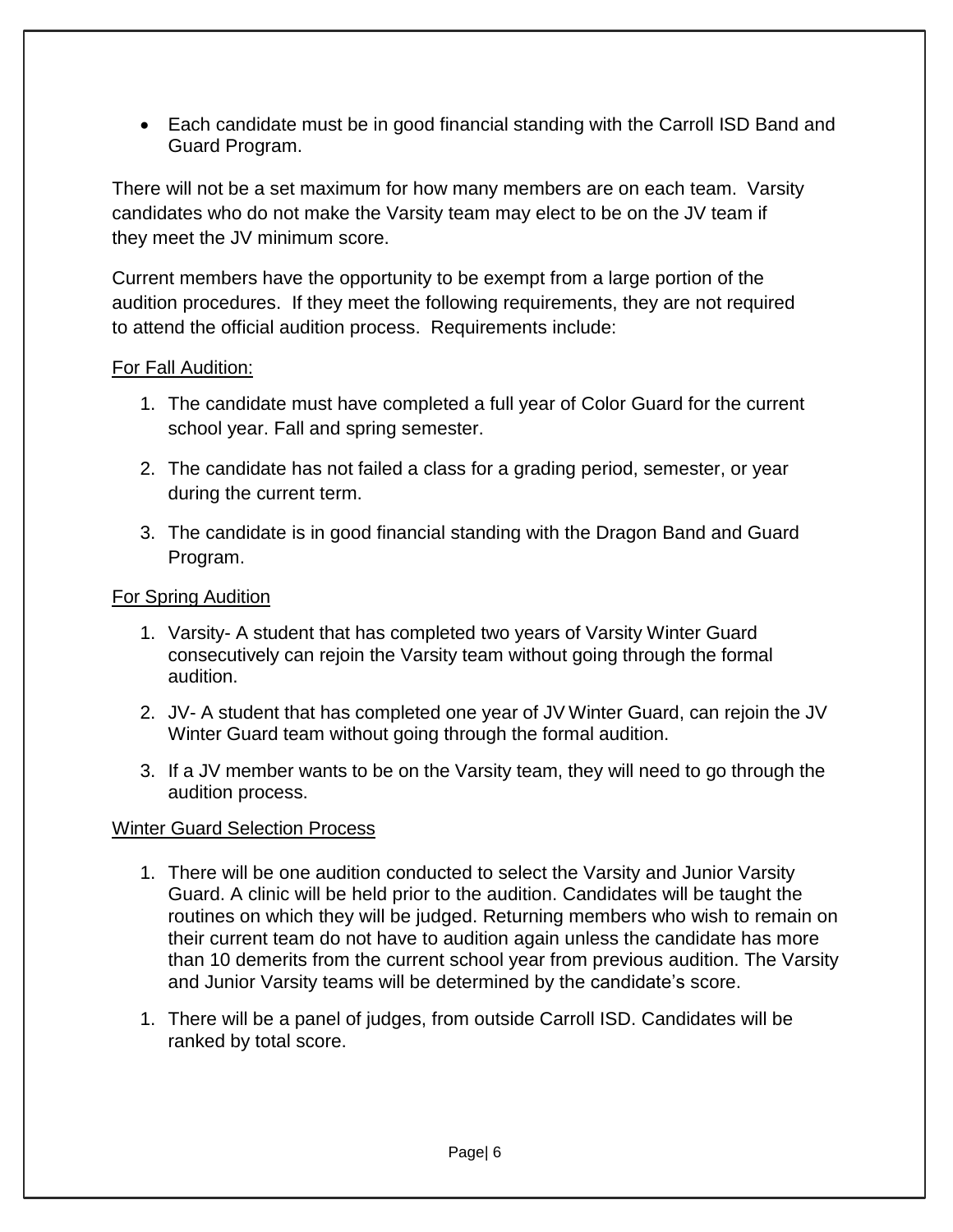- 2. Each judge is expected to give her fair and honest evaluations of each candidate based on general color guard knowledge
- 3. No spectators are allowed at the auditions.
- 4. All candidates must attend the clinic and must be present at auditions.

A conduct/attendance check of the school year in which the auditions are held will be used to determine 10% of the total score for each Color Guard candidate. For this portion of the selection process all candidates will start with a score of 15.

- 10 points will be deducted for any discipline offense that results in DAEP placement.
- 9 points will be deducted for each discipline offense that results in suspension from school.
- 8 points will be deducted for each Level IV discipline offense.
- 7 points will be deducted for each Level III discipline offense.
- 3 points will be deducted for each Level II discipline offense.
- 2 points will be deducted for tardiness and late to schools that result in disciplinary procedures (2 points per occurrence).
- 1 point will be deducted for each Level I discipline offense (except tardiness and late to schools).
- 1 point will be deducted per demerit issued to a student over the course of the year (from audition to audition).

If a conduct/attendance calculation score results in a negative number, a zero will be entered in this portion of the selection score. Conduct scores will be discussed with candidates prior to the auditions.

- A candidate who does not make the team may elect to privately view his/her own individual judges' audition score sheets. The score sheets may be reviewed in an administrator's office by appointment and may not be removed from the school. The statute of limitations concerning viewing scores is 10 school days following the audition.
- In case of injury or serious illness during the time of auditions, a video may be allowed in place of requirements unable to be performed. This video must be received by the sponsor at least 1 week prior to minimum skills via email, jump drive, or DVD. A video will only be allowed with the treating physician's documentation (doctor's note) proving that the skill is unable to be performed. The video needs to show the skill that is currently able to be performed and,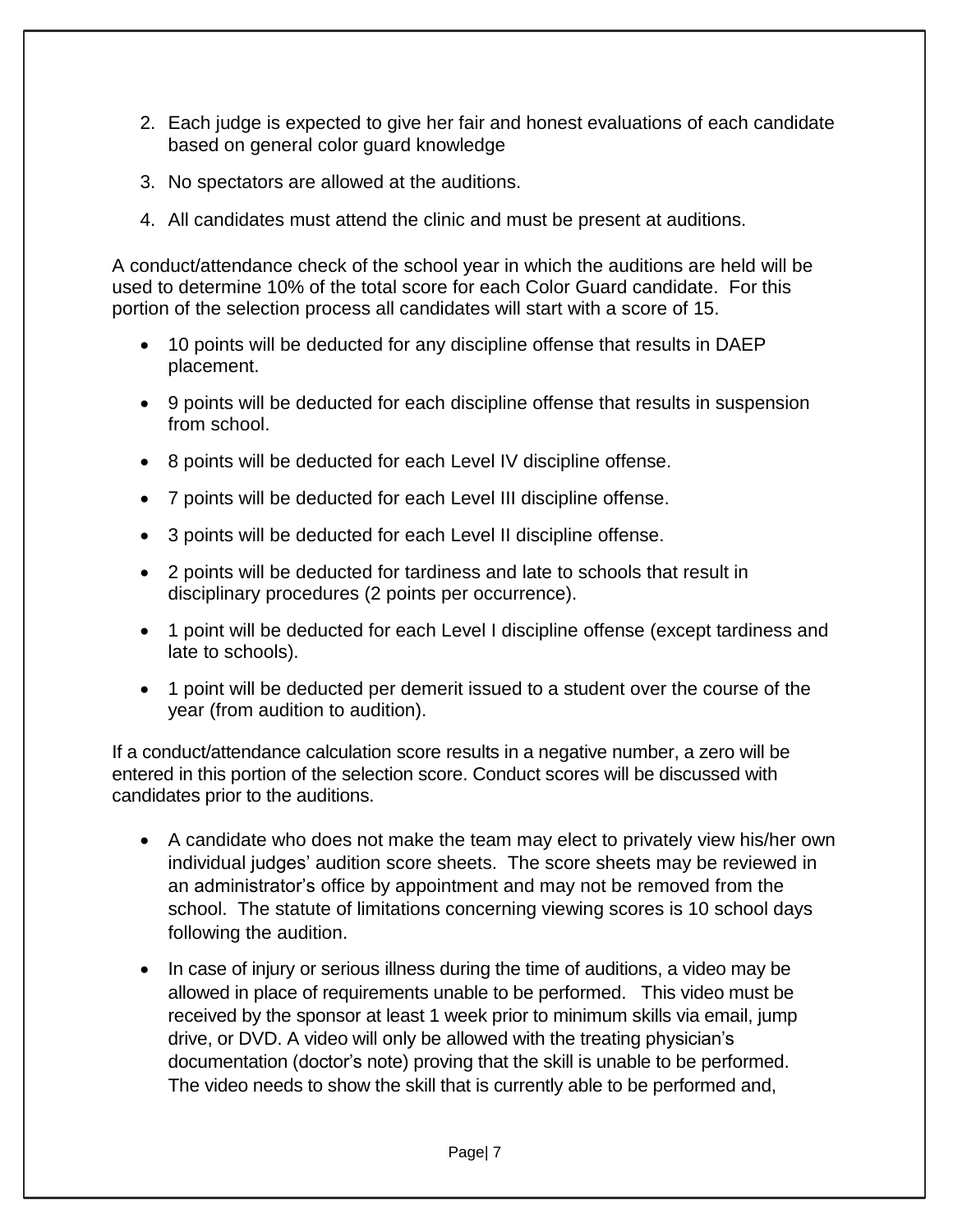meaning that the skill can be currently performed when healthy. The video must clearly show the candidate performing the skill. The video must have been recorded within the last year. The video must have prior approval from both the sponsor and administrator.

#### FORMULATION OF TEAMS

- The Varsity team will be made up of students grades 9-12.
- The JV team will be made up of students in grades 9-12.

#### MINIMUM SKILLS AUDITION

On the first day of the audition clinic, all candidates must pass a minimum skills audition before at least two qualified (experts in the field) judges. The candidates will be judged on their ability to complete the skills (determined by staff) competently and safely. If needed, candidates will receive two opportunities to successfully complete the minimum skills. Candidates will be informed at the conclusion of the minimum skills audition of the results. Only candidates who pass the minimum skills audition will continue with the audition process.

#### AUDITION CLINIC AND AUDITIONS

Minimum skills and training will be held on day 1. In the event of inclement weather causing a school closure, date changes will be communicated to candidates and parents via Dragon Band Website. Attendance during the entire audition process (minimum skills, training, and audition) is mandatory. If a candidate misses any part of the audition process, they may be disqualified and unable to complete audition.

## **ARTICLE VII - COLOR GUARD CLASS**

Color Guard is a full-year course, and the member is expected to commit to activities and practices during both the fall and spring semesters**. A guard member will receive 1 credit of physical education. Following one year of physical education credit, he/she will earn 1 fine arts credit for each full year, per TEA Guidelines.** Each member will receive a numerical grade average on all grade reports. The numerical grade will be based on overall participation at all required activities and assignments

## **ARTICLE VIII - ACTIVITY PROCEDURES**

.

All guard members will attend every required activity whether performing or not. Transportation will be provided to most activities. Everyone will ride to and from the activity with his/her team as required by the district. Only the principal or sponsor can make exceptions to the transportation requirement and written documentation must be provided by the parent. A travel release form must be turned in to sponsor and preapproved by administration at least 1 week prior to the activity.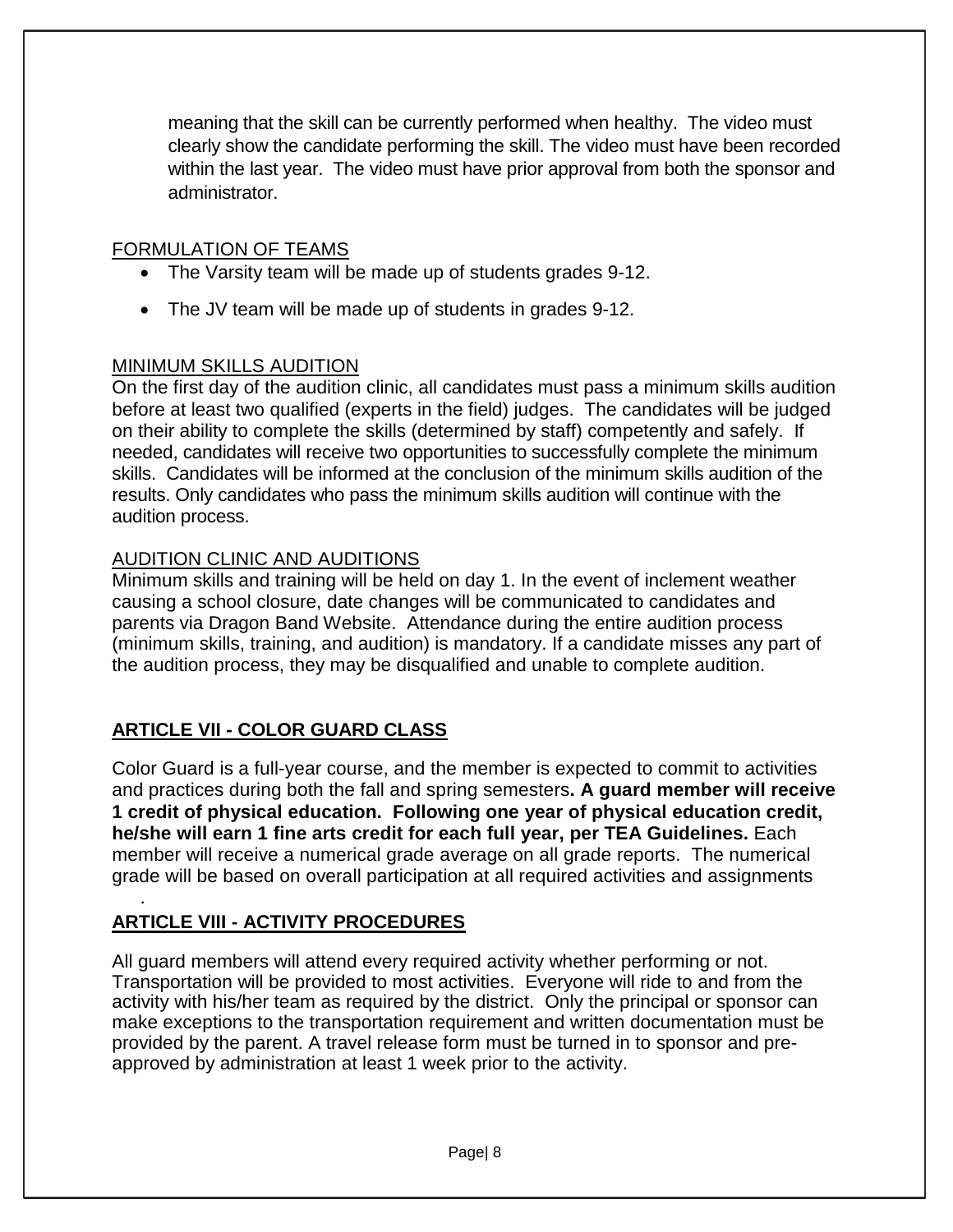Color Guard members must never leave the group without permission when at the activity. Color Guard members must be ready for the game when they get off the bus. Color Guard members must not eat on the field or in stands or use a cell phone on the field or in stands. Color Guard members must wait until after halftime to eat during games or make a necessary phone call. Color Guard members must always exhibit appropriate behavior.

The team will be expected to attend **all football playoff games and competitions**.

Each guard member is responsible for knowing the departure schedule for each activity. Missing the bus is considered an unexcused absence and will result in a zero and possibly sitting out at the next game with the sponsor.

When using a bus for transportation, certain rules should be followed:

- Be courteous to the bus driver.
- Headphones must be used with electronic devices.
- State law prohibits standing up on the bus.
- State law prohibits placing anything in the aisle of the bus.
- Do not hang out the windows, yell or communicate in any way with other motorists or pedestrians.
- Do not throw anything out of the bus.
- Do not eat on the bus unless permission has been given by the sponsor.
- Roll up the windows before leaving the bus.
- Clean up after yourself before leaving the bus.
- Do not leave the bus before permission has been given by the sponsor.

## **ARTICLE IX - ATTENDANCE AND TARDY POLICY**

- 1. All activities are mandatory, and attendance is required. Any absence, from any activity or rehearsal if considered unexcused, will result in ten demerits (performance), five demerits (practice) and could result in sitting out the next performance.
- 2. A guard member who is absent (excused) for all or part of a rehearsal or performance day will perform at the discretion of the sponsor/coach. Members are required to notify their sponsor of any absence via email prior to an absence(s).
- 3. Spring and summer practices and camp are mandatory.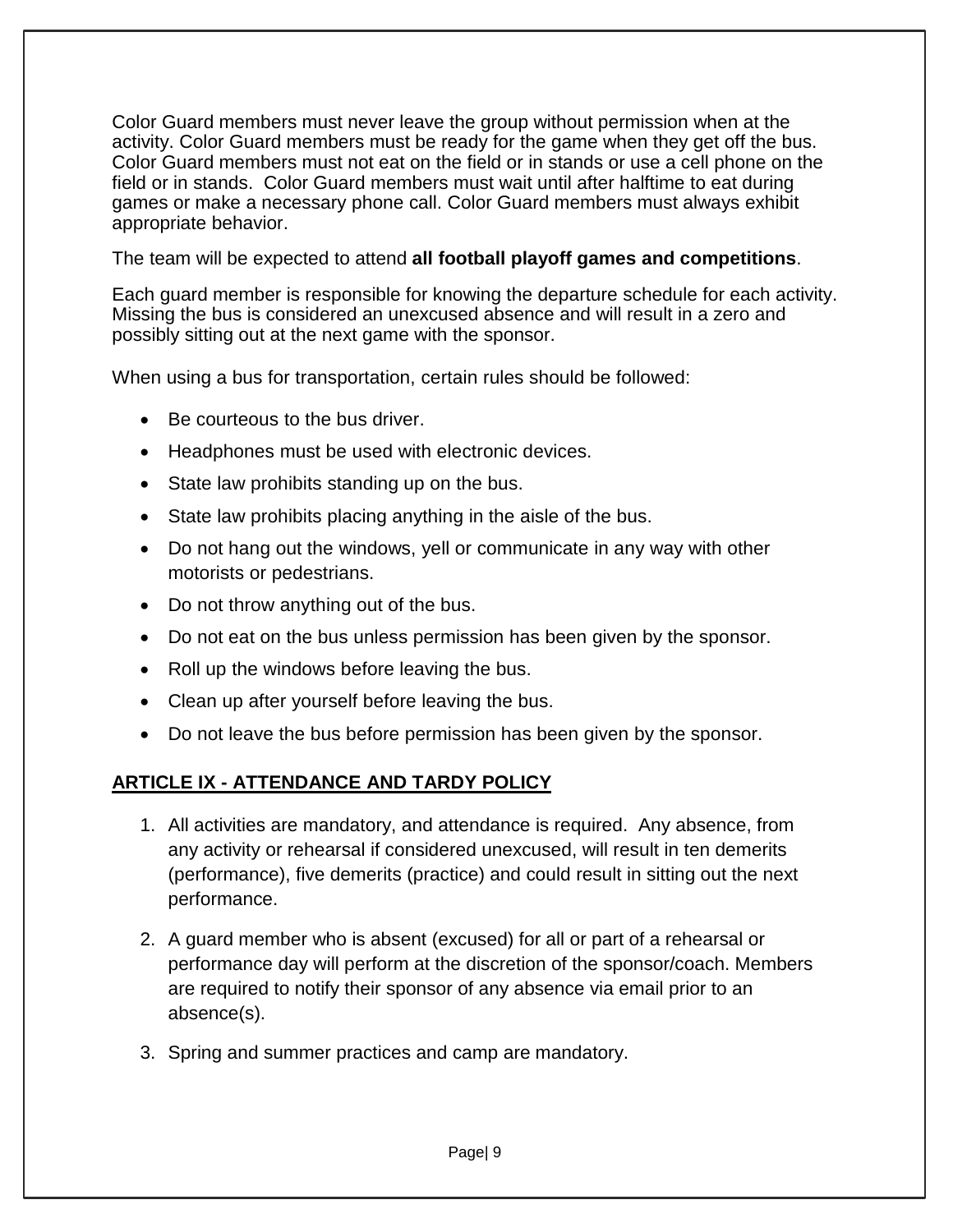- 4. Failure to attend practice may result in removal from a performance.
- 5. Consequences of any absence from a guard activity resulting from participation in another school or school-related activity will be given at the discretion of the sponsor and administration.
- 6. A person who skips Color Guard or any other class, for any reason, is subject to disciplinary action as outlined in the CISD Student Code of Conduct as well as demerits.
- 7. Work will not be an excusable reason for missing, being late, or leaving early from any Color Guard activity.
- 8. Juniors or seniors may take up to two days for a college visit as long as permission is given in advance by the sponsor and the visit is in accordance with school policy. College visits cannot be taken during any scheduled design day or competition. The member must obtain the college visitation form from the attendance office and show the completed form to the sponsor the following day.
- 9. Any person who is one to fifteen minutes late to any Color Guard activity will be considered tardy. Tardiness will result in demerits.
- 10.Physician's documentation will be required for a guard member whom is unable to perform due to an injury. Where possible, the member need attend the event in uniform and sit with the sponsor or team.

## **ARTICLE X – GUARD MEMBER OF THE WEEK**

One student will be chosen each game during the football season for this honor. The sponsor and staff determine how the student will be chosen. Selection is based on attitude, showmanship, work ethic, and enthusiasm.

## **ARTICLE XI - LOCKER ROOM AND DRESSING OUT**

Color Guard must dress out every day according to the uniform schedule provided by sponsor and leadership. This is including class and after school rehearsals.

**Color Guard must lock all belongings in their locker or bring belongings to class during practice. Members must not assume that personal property will be safe in the guard room. Color Guard must not eat in the closet and must keep the room neat and clean.**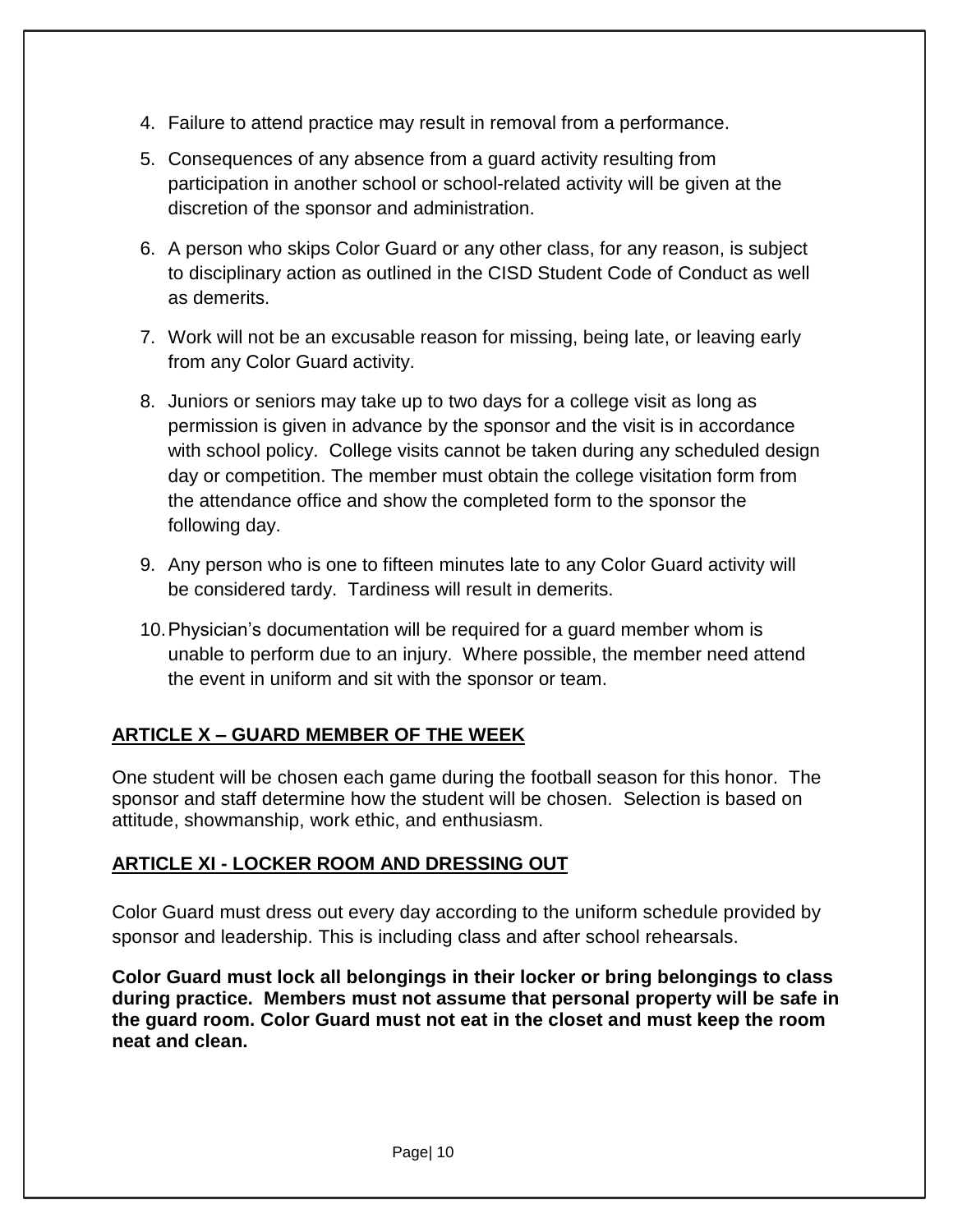#### **ARTICLE XII - SAFETY**

Any members who are injured will receive medical attention immediately. If a parent cannot be reached, an ambulance will be called if necessary. A medical release form must be signed by the parent prior to the audition clinic and taken to all activities by the sponsor.

Camp is mandatory because safety instruction is an integral part of the band camp days. Failure to attend summer camp may result in demerits and loss of placement in competition show. Safety guidelines will be enforced. Students are instructed not to attempt a stunt until having gone through proper training from instructors and given permission.

#### **ARTICLE XIII - DEMERIT and MERIT SYSTEM**

The demerit system is designed to provide a management system for the sponsor/coach. Only the sponsor/coach/directors may issue demerits. The system provides demerits and penalties for rule violations. Demerits begin as soon as the team is announced and continue until the audition of the next year. Sponsors will issue demerits within 5 class periods of the infraction. Guard members are required to initial the demerit sheet, acknowledging that they are aware when they have received a demerit.

When a guard member accumulates 20 demerits, he/she will be placed on probation or become an alternate. When sitting out a performance, a member must still attend the event in uniform and will sit in a place designated by the sponsor. When a member accumulates 30 demerits, he/she may be permanently dismissed from the team.

Demerit assignments include, but are not limited to, the following:

#### 1 Demerit

- $\cdot$  Any item left behind at an activity
- $\cdot$  Hair not pulled up in uniform or at practice
- ‣ Wearing jewelry at practice or games
- $\cdot$  A visible tattoo at practice or games
- ‣ Wearing incorrect practice shirt, shorts, or stirrups'
- $\cdot$  Tardy (1 5 minutes)
- ‣ Not wearing shoes during practice (marching), not wearing correct footwear (winter)
- ‣ Not having hair ribbon or incorrect hair ribbon when assigned
- $\sim$  Not fulfilling responsibilities with a positive attitude

#### 2 Demerits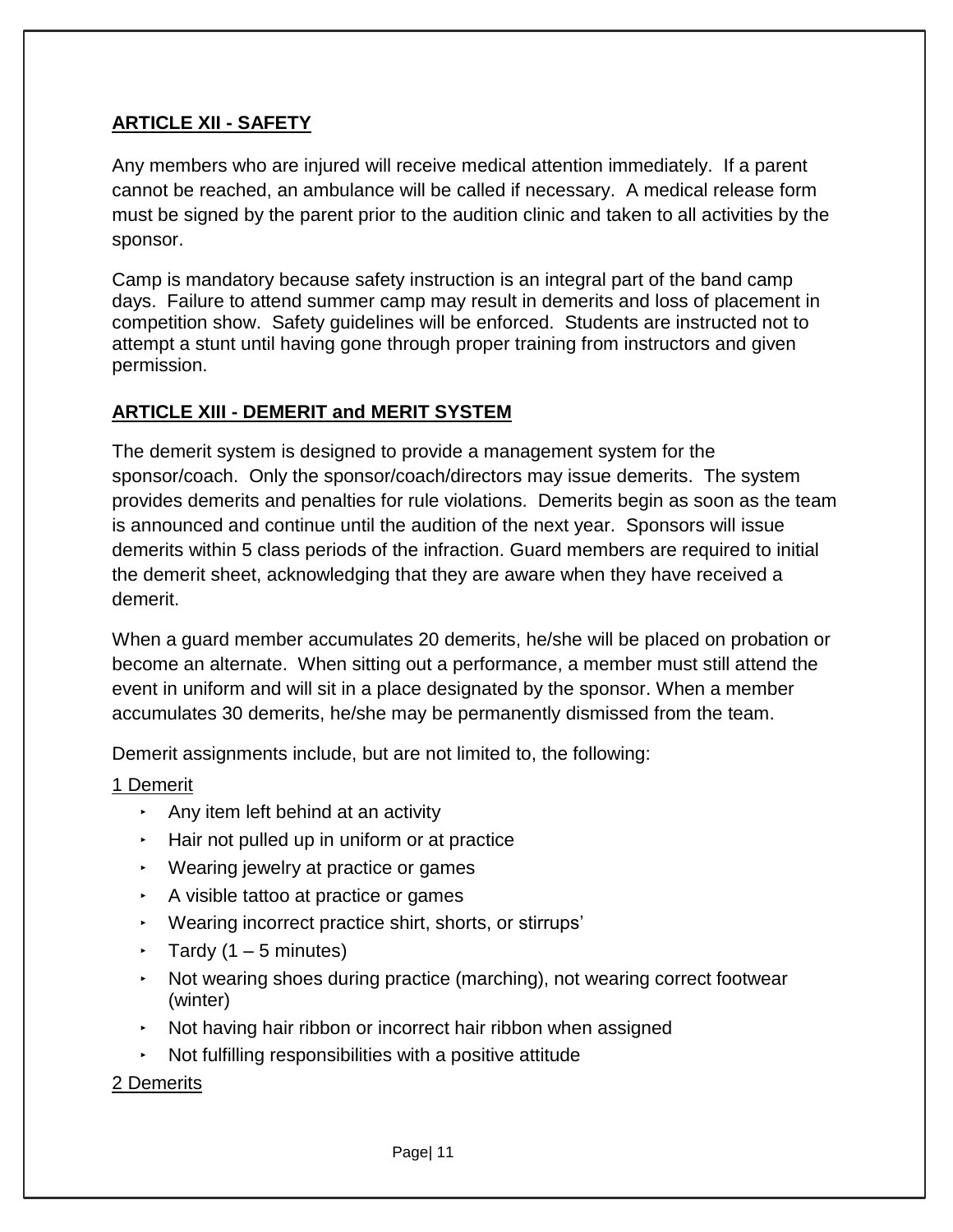- Not following bus rules, including drinks without screw top lids
- ‣ Failure to return to positions on time after halftime or between games
- Not returning items by due date (demerits given each day the item is late)
- ‣ Incorrect/incomplete uniform
- ‣ Incomplete/incorrect hair or makeup (including nail polish)
- ‣ Inappropriate talking at practice or games
- ‣ Chewing gum/eating during practice and/or games without permission
- $\cdot$  Tardy (6 10 minutes)

#### 3 Demerits

- ‣ Poor sportsmanship including but not limited to, opposing school, all those involved.
- $\cdot$  Not riding the bus to or from an event without proper documentation. 3 demerits each way.
- ‣ Unexcused absence from any playoff or spirit event
- $\cdot$  Tardy (11 15 minutes)

## 5 Demerits

- ‣ Unexcused absence from practice
- ‣ Uncooperative, disrespectful, or defiant behavior
- Improper or excessive use of cell phones at practice or games
- ‣ Improper behavior on field/bus/court
- $\cdot$  Not cleaning up after activity, or after game
- Detention assigned by any administrator (for Level I Offense)
- ‣ Unexcused Missing of Summer Band (per day)

## 10 Demerits

- ‣ Unexcused absence from a performance
- ‣ Detention assigned by any administrator (Level II Offense)
- ‣ Missing June Camp, Unexcused
- ‣ **Inappropriate postings on social media (5-10) (i.e. cursing, derogatory comments, inappropriate pictures, etc.)**
- Disrespect to officers, staff, director, band directors, boosters, principals, etc. \*Any of these demerits will result in immediate removal from rehearsal or field for that day.

## 20 Demerits (also constitutes automatic probation)

- ‣ Inappropriate behavior anytime, anywhere as outlined in Article XVI
- $\cdot$  "U" in conduct in any class
- ‣ Disciplinary procedures in school (Level III Offense or greater)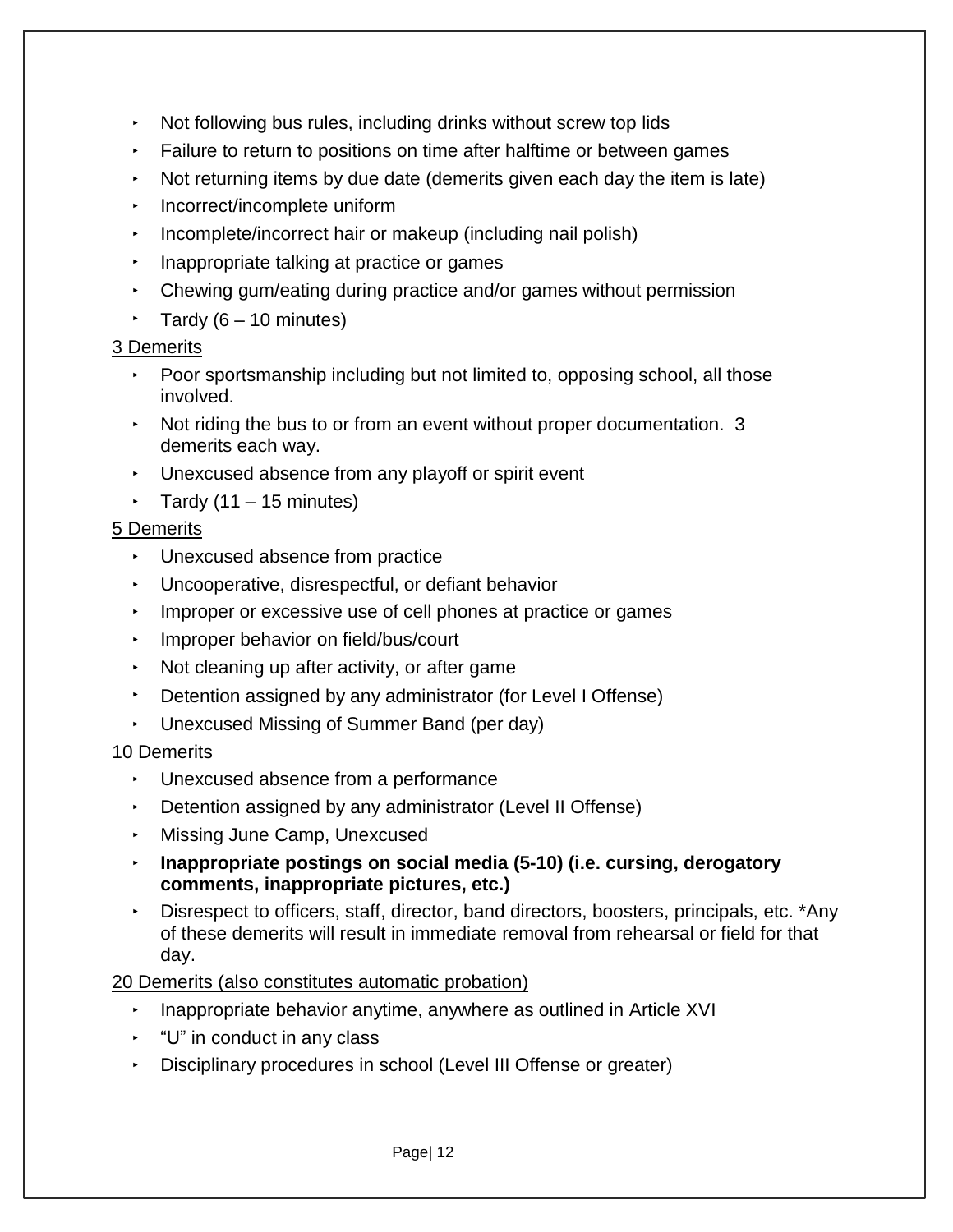- **Insubordination**
- ‣ Violation of safety rules
- ‣ First violation of the Student Code of Conduct and Standards for Extracurricular
- ‣ Activities, unless otherwise dismissed

**\*Administration and/or sponsor reserve the right to remove a member from any activity if deemed necessary.** (Example: Guard member refuses to follow directions during a game, sponsor will enforce a specific "sit out" time period, during said game. The member will remain seated for the specific time period).

## **MERITS:**

Merits can be used to offset demerits. Merits can be earned by performing an outside service for band or guard, or can be given by the sponsor. (Merit service must be preapproved by sponsor)

1 service hour  $=$  1 merit

- 3 merits for straight A's on report card grades must be submitted to sponsor within one week of report cards
- Merits earned must be submitted within 5 school days of activity

## **ARTICLE XIV - PROBATION**

Any member who accumulates 20 demerits will be placed on probation for 15 school days. During this probationary period, the member will not perform, but will attend all activities in uniform and sit with the sponsor. Both the member and the parent/guardian will be informed when he/she has received 15 demerits placing him/her in the "danger zone."

Grounds for probation will include, but not be limited to, the following:

- Accumulation of 20 demerits
- An occurrence when 20 demerits are given. This may include, but not be limited to, the following:
- Using profane or obscene language or gestures
- Public display of affection
- Bullying: FFI LOCAL, Student Welfare Freedom from Bullying,
- Harassment
- An offense where suspension is rendered
- Cheating for which an administrator has received documentation
- Truancy
- Vandalism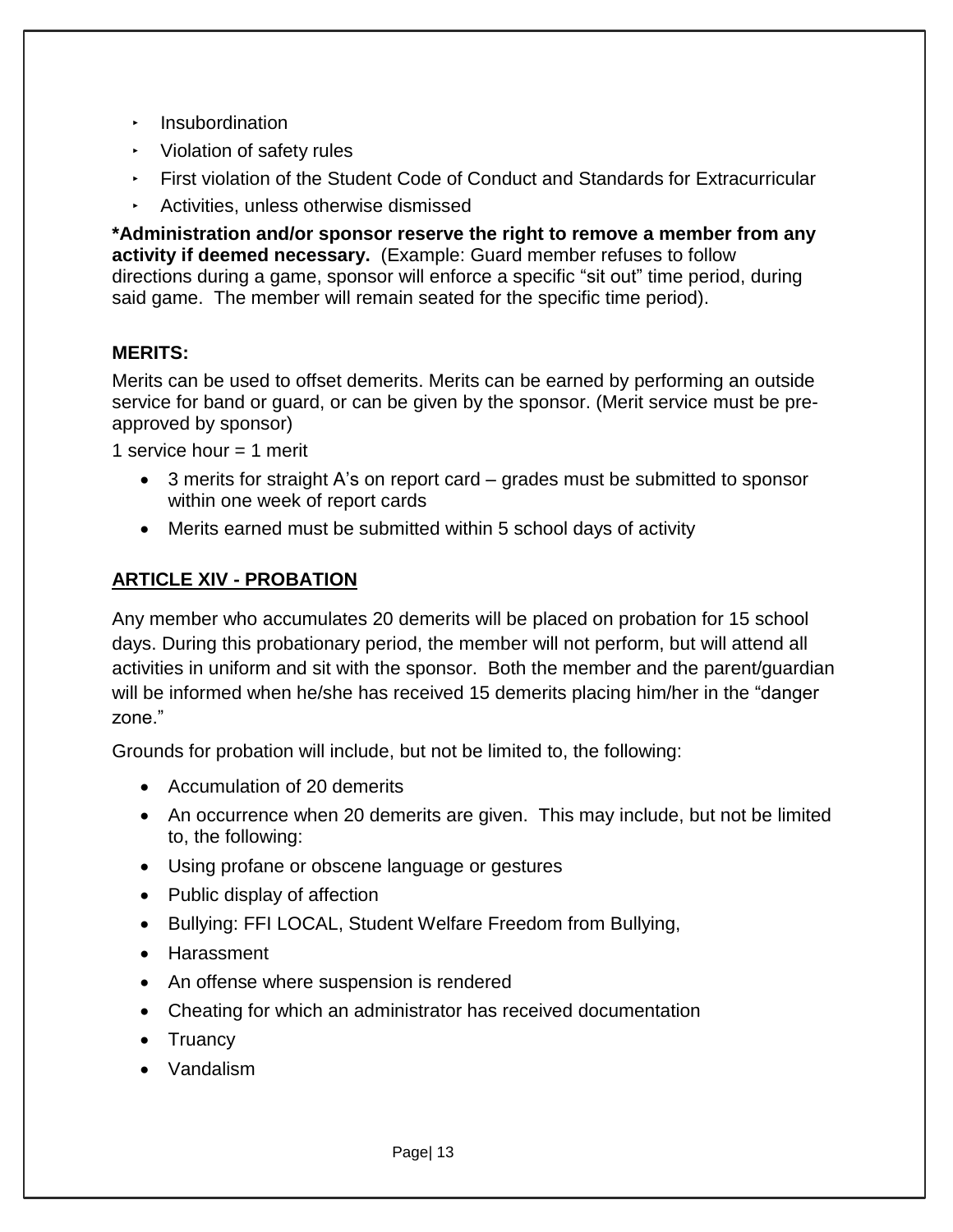- Insubordination to any school personnel
- Violation of safety rules
- Failure of a course. (UIL/TEA guidelines will be followed in the event of a failed academic course. A guard member who is ineligible due to failure of an academic course(s) will not be permitted to attend any event.)

#### **ARTICLE XV - PERMANENT DISMISSAL**

Permanent dismissal from the team will be determined by the sponsor and the principal. Once a guard member has been dismissed from the team, he/she will be required to immediately have a schedule change out of the class. Reasons for dismissal will include, but not be limited to, the following:

- Receiving 30 demerits during the school year
- Failing two UIL grading periods during the season which consists of the time period from audition to audition
- A second probation level offense where probation has already been given
- Assignment to DAEP
- Second violation of the Student Code of Conduct and Standards for **Extracurricular**
- Activities, unless already dismissed

## **ARTICLE XVI - STANDARDS FOR CISD EXTRACURRICULAR ACTIVITIES**

All students are expected to adhere to the Student Code of Conduct and Band and Guard Handbook as it applies to school-related or school-sponsored activities. Students involved in extracurricular and co-curricular activities are expected to exhibit the highest standards of ethics and conduct. CISD students, staff, and parents view participation in these extracurricular and co-curricular activities as a privilege and not a right. Therefore, the teachers, sponsors, coaches, and directors of these activities may develop and enforce codes of conduct that will take into consideration conduct that occurs outside of the school's usual jurisdiction, regardless of time or location. This would include any misconduct that would reflect negatively upon Carroll High and Carroll Senior High School. Students involved in major disciplinary infractions (including, but not limited to, drugs, alcohol, violent behavior, and other illegal offenses) or who violate the Student Code of Conduct resulting in a DAEP assignment will be suspended from participation in all extracurricular and co-curricular activities for a specified length of time. Offenders may be suspended from participation by the Carroll High and Carroll Senior High School administrative panel after a review of the incident. Evidence must be presented to the administration in one of the following forms: